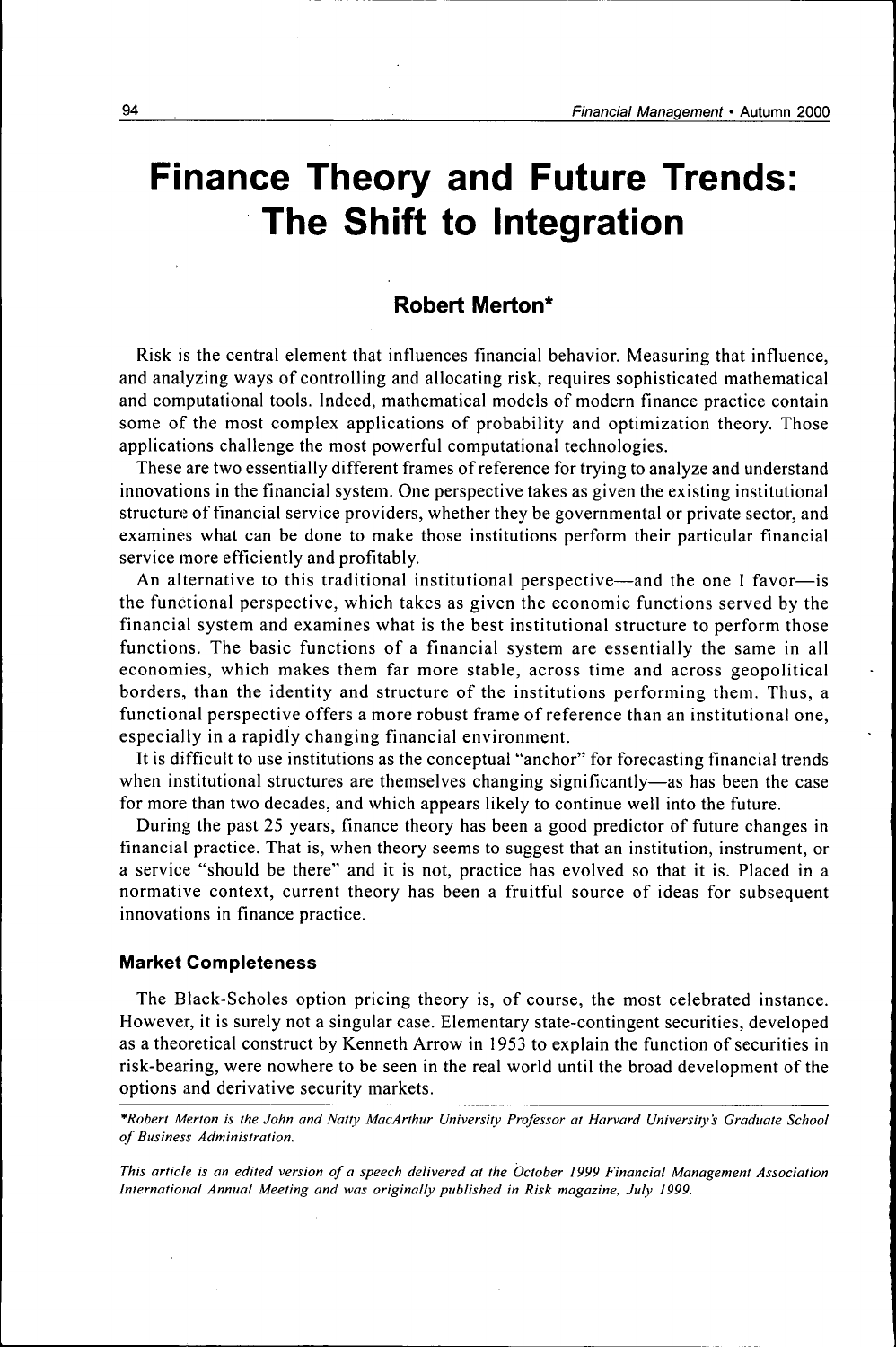As we all know, it is now routine for financial engineers to use digital options and other Arrow-like derivative instruments in analyzing and creating new financial products. More broadly, Arrow's notion of "market completeness," long treated as a purely theoretical concept, is now seen as a (nearly) achievable long-run goal for real-world financial markets.

Finance theory thus plays useful dual roles: as a positive model for predicting the future direction of financial innovation, changes in financial markets and intermediaries, and regulatory design, as well as being a normative model for identifying new product and service opportunities. Although framed in the positive context of "what will the trends be?," the following remarks could apply equally in the normative context of "what *should* the trends be?"

Let's try to use finance theory, specifically the functional perspective, to talk about future trends in both financial products and services: households, non-financial firms, and govemments.

#### **Households**

As a result of major technological innovation and widespread deregulation, the household sector of users in the more fully developed financial systems have experienced a major secular trend of disaggregation—also called disintermeditation—of financial services.

Some see this trend continuing, with existing products such as mutual funds being transported into technologically less-developed financial systems. This may be true, especially in the intermediate future, with the widespread growth of relatively inexpensive Internet access. However, the creation of all these alternatives combined with the deregulation that made them possible has its consequences.

Deep and wide-ranging disaggregation has left households with the responsibility for making important and technically complex micro financial decisions involving risk, such as detailed asset allocation and estimates of the optimal level of life cycle saving for retirement. These are decisions they had not had to make in the past, are not trained to make in the present, and are unlikely to execute efficiently in the future, even with attempts at education.

The availability of the Internet may help to address some of the information-asymmetry problems for households with respect to commodity-like products for which the quality of performance promised is easily verified. However, the Internet does not solve the "principal agent" problem with respect to more fundamental financial advice dispensed by an agent.

For this reason, I believe the future trend will shift toward more integrated financial products and services, which are easier to understand, more tailored towards individual profiles and permit much more effective risk selection and control.

The integrated financial services in the impending future, unlike the disaggregated financial services of the recent past, will focus on the customer instead of the product as the prime unit of attention. That is, the service begins by helping the customer design a financial plan to determine his optimal life cycle needs and then finds the products necessary to implement that integrated plan in a cost-efficient manner.

The past generation has seen explosive growth in asset management. Since 1974, US mutual fund assets alone have increased 125-fold from \$48 billion to around \$6 trillion. In this time, the financial services industry has made great strides in developing and improving portfolio allocation and performance measurement. However, the central objective function employed, even in sophisticated practice, is still the same basic mean-variance efficientfrontier criterion developed by Markowitz, Tobin, and Sharpe in the 1950s and 1960s. This criterion, based on a static one-period model of maximizing the expected utility of end-ofperiod wealth, is simply not rich enough to capture the myriad of risk dimensions in a real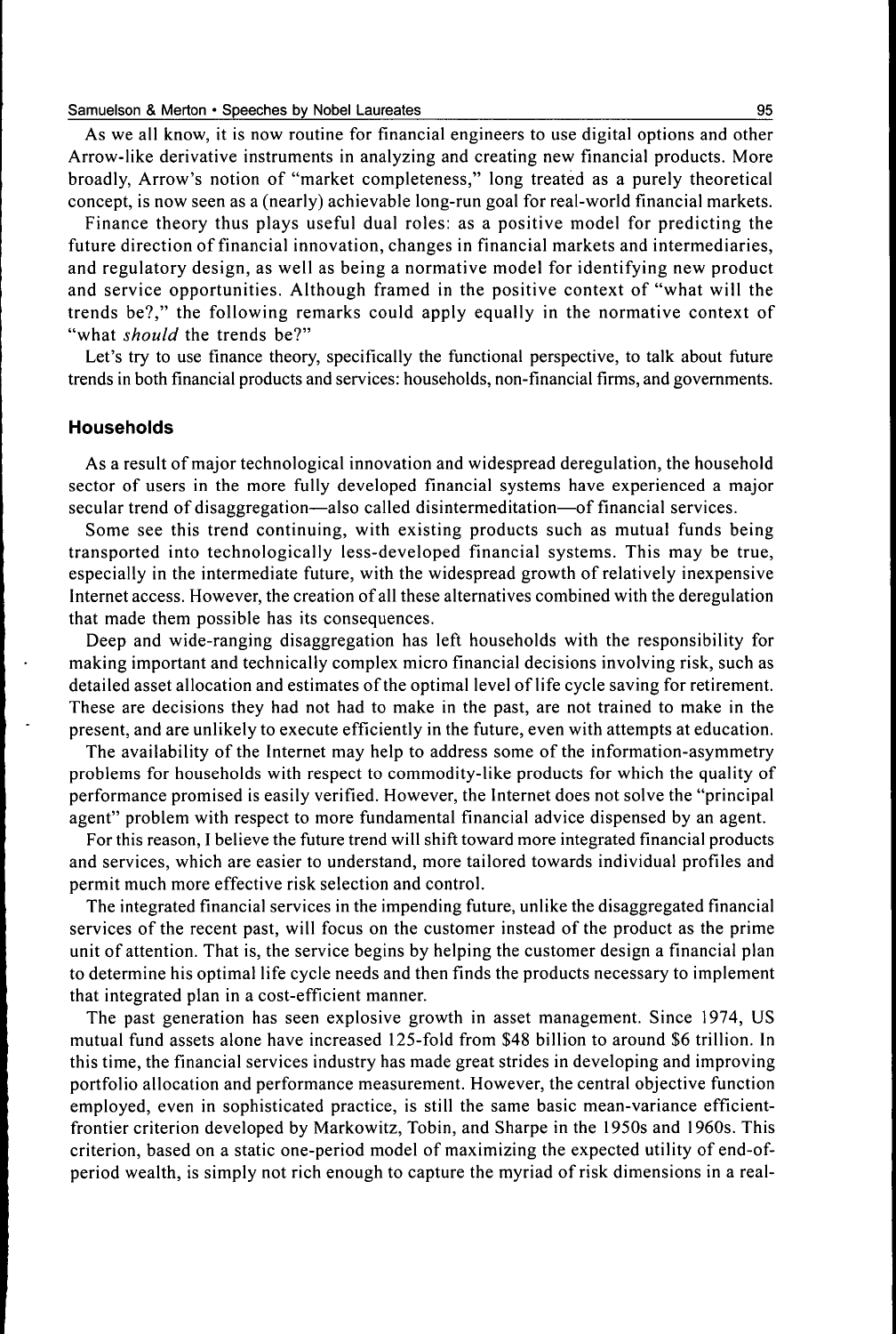world lifetime financial plan.

The household products and services of the future will be much more comprehensive and integrative. They will marry risk control and protection with optimal savings plans for lifetime consumption-smoothing and bequests. To arrive at the necessary integrated lifetime consumption and asset-allocation decisions, more advanced financial models are required than have been used in the past.

The underlying analysis will have to combine the traditional efficient risk-return trade-off for the tangible-wealth portfolio, accounting for human-capital risks and returns, hedging the risks of future reinvestment rates and relative consumption goods prices, incorporating mortality and other traditional insurance risks as well as income and estate tax risks.

In the new environment of these integrated retail products, success for financial service providers will require mueh more than simply these decision models and performing an advisory role. They should also expect to undertake a principal intermediation role as either issuer or guarantor to create financial instruments that are simpler for households because they eliminate "shortfall" or "basis" risk.

Paradoxically, making the products more user-friendly and simpler to understand for customers will create considerably more complexity for their producers. The good news for the producers is this greater complexity will also make reverse engineering and "product knoek-offs" by second-movers more difficult and thereby, protect margins and create franchise values for innovating firms. Hence, creativity in finaneial engineering and the technological and transactional bases to implement that creativity, reliably and cost effectively, are likely to become a central competitive element in the industry.

A key element of the success of these highly integrated, user-friendly products in the household sector will be to find effective organizational structures for ensuring product performance: that is, that the contingent payments promised by the products are actually paid by the issuing institution. The need for assurances on contract performance is likely to stimulate further development of the financial guarantee business for financial institutions.

In general, the greater complexity in products combined with the greater need for contract performance will require more elaborate and highly quantitative risk management systems within financial service firms and a parallel need for more sophisticated approaches to external oversight.

All of this will significantly change the role of the mutual fund, from a direct retail customer product to an intermediate or "building block" product embedded in the more integrated products used to implement the consumer's financial plan. The fund of funds is an early, crude example. In the future, the position and function of the fund will be much like that of individual traded firms today, with portfolio managers, like today's CEOs, selling their stories of superior performance to professional fund analysts, who then make recommendations to retail "assemblers."

As we know, commereial marketing is very different from retail marketing, and some fund institutions may have difficulty making the transition. How and what institutional forms will perform the retail assembly and distribution functions is not clear.

It does seem, however, that a fully vertically integrated financial service firm that limits its front-end assembly operation to using only its own funds and products will be at a distinct disadvantage, because it will not gave the breadth of high-quality building blocks with which to assemble the best integrated products.

#### **Non-Financial Firms**

Common practice for the management of the corporate pension fund is to treat it as if it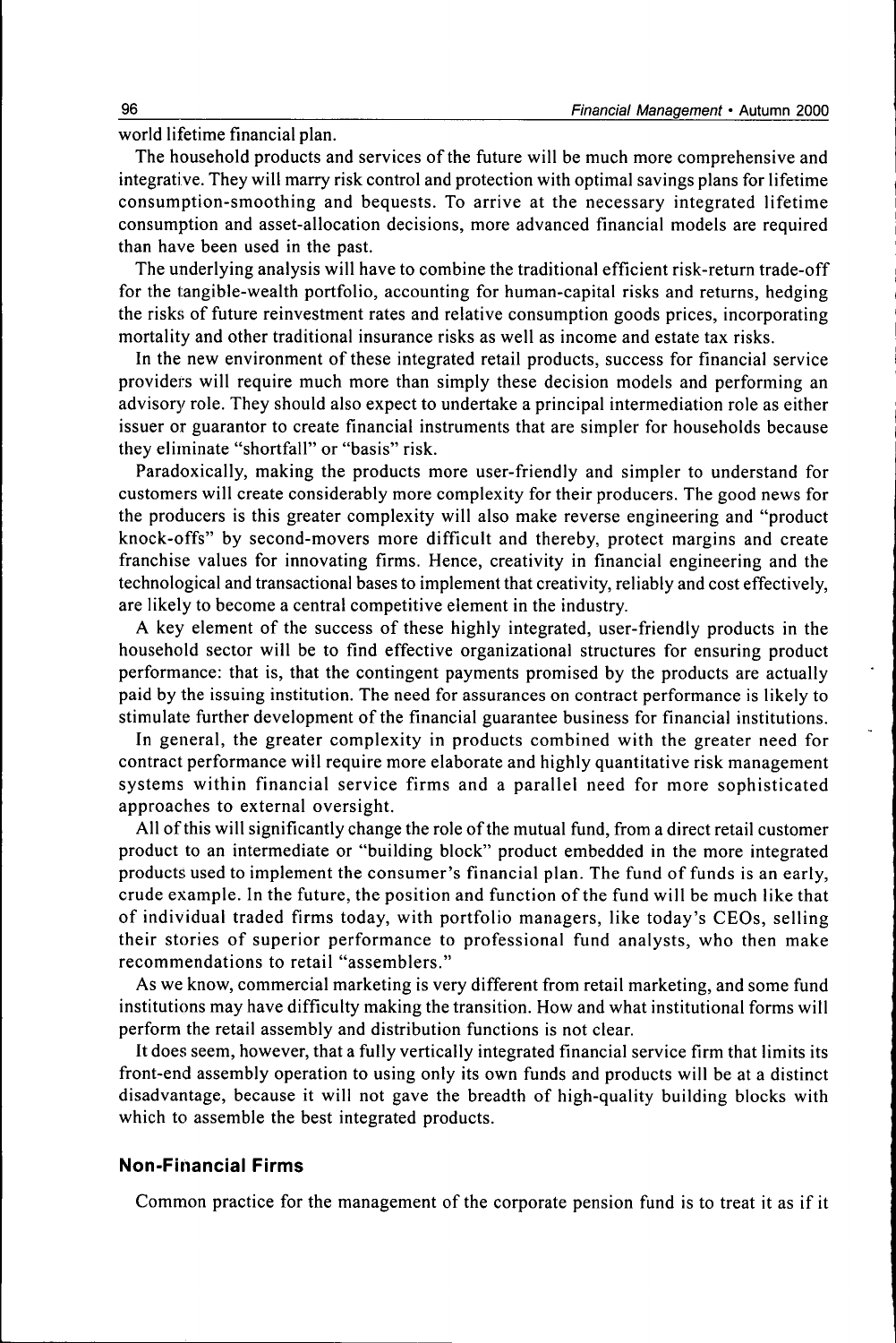#### Samuelson & Merton • Speeches by Nobel Laureates example and service products of 97

were the only asset of a firm that has pension promises as its only liability. Improved management of pension assets is to consider them as an integrated part of the firm's total assets. Indeed, taking into account risks on both sides of the balance sheet is fundamental to providing effective fmancial services to non-fmancial firms in general. Enterprise risk management is one term for such a unified approach. The movement from tactical to strategic application of currency, interest rate, commodity and equities hedging is already under way. Progress is being made in combining market and traditional insurance risk management, quantifying operational risk and integrating market and credit risks.

Another important area for future development is the management of factor risks, particularly labor. Firms can be leveraged with their explicit and implicit labor contracts in a parallel fashion to the more traditional financial leverage with debt. Both temporary-employee firms and consulting firms serve the function of "labor intermediaries," allowing more efficient management of the risks for both those who supply labor and those who demand it. Their rapid growth, both in the US and abroad, is probably a good measure of the significance of these factor risks to enterprises. The point, again, is integrated risk management for firms.

### **Governments**

A consequence of all this prospective technological change will be the need for greater analytical understanding of valuation and risk management by users, producers, and regulators of financial services. Furthermore, improvements in these products and services will not be effectively realized without concurrent changes in the financial "infrastructure," the institutional interfaces between intermediaries and financial markets, regulatory practices, organization of trading, clearing, settlement, other back-office facilities, and management information systems.

To perform their function as both user and overseer of the financial system, governments in the future will need to both understand and make use of new financial technology. This new financial technology is critical to the provision of risk-accounting standards, designing monetary and fiscal policies, implementing stabilization programs, and financial-system regulation.

There is already a major effort underway, almost worldwide, with respect to restructuring the institutional roles played by government and the private sector in providing pension benefits during retirement.

## **Country Risk**

However, most intriguing about the prospective financial development surrounding government is the measurement and management of country risk. While in Asia last year, I was asked about the Asian crisis. How do we explain different countries' relative performance and the variations in performance across regions? And what do we do about it?

This stimulated a chain of thought. In particular, it prompted another question: how much of what we observe ex post is a consequence of ex ante different risk profiles? After all, Taiwan is heavily into electronics but produces no automobiles. More generally, few, if any countries, are well-diversified when measured against the world market portfolio—the theoretically best-diversified portfolio if all assets, ificluding human capital, were traded or could be hedged and there were no transaction costs.

In thinking about the performance issue and its implication for evaluating policy, I was drawn to the technology of a well-studied problem in risk and performance measurement for investment management and financial firms. This is the problem of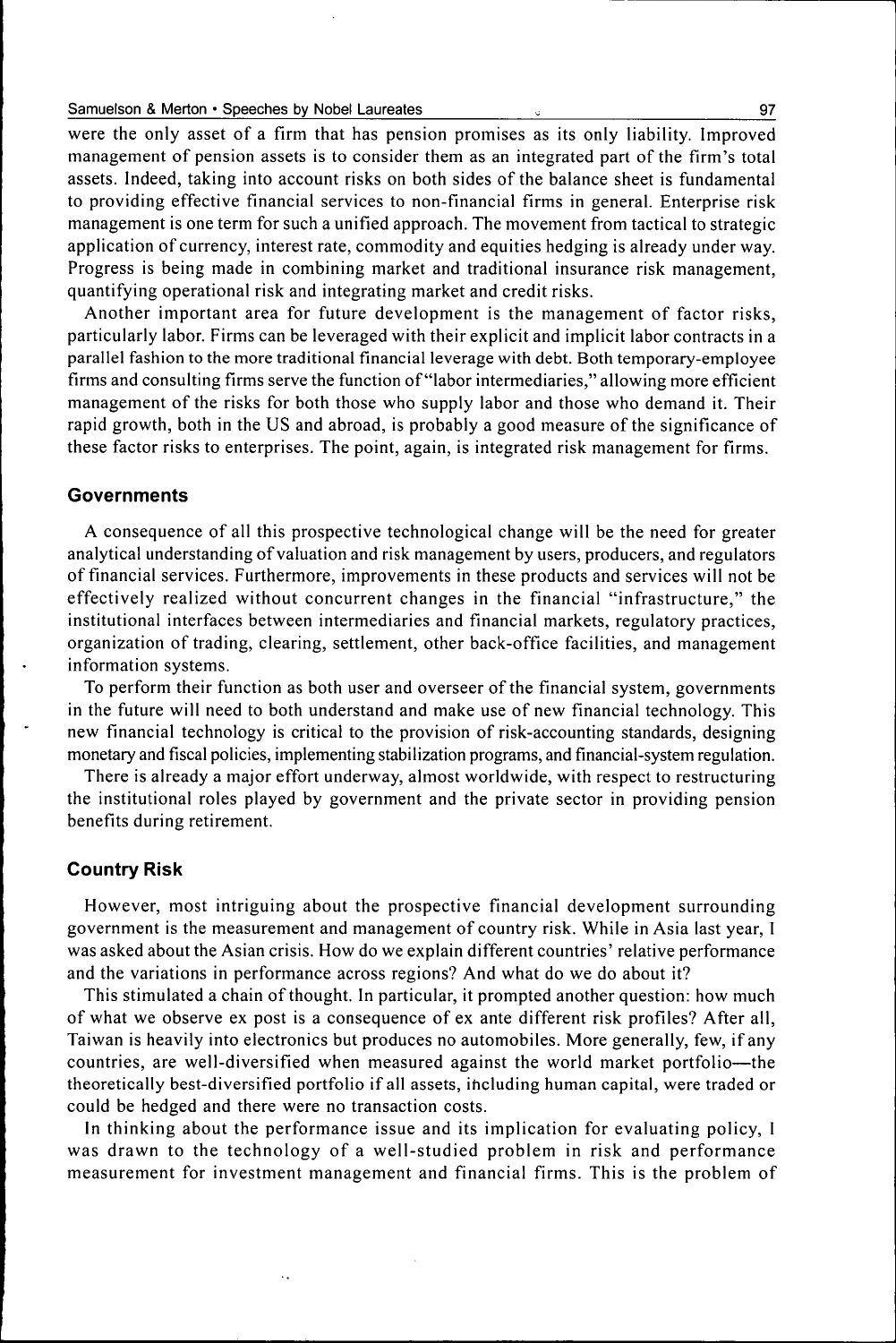configuring all the decomposition and réintégration of risk-factor exposures that must be determined within a financial institution before the aggregate risk measures, such as value-at-risk, can be applied. I believe that this technology, if properly adapted, can be used to measure country risk exposures.

In practice, measuring the differences in country exposure is not a simple task, as many asset classes are not traded at all. But, technically, this is the same problem faced in the risk measurement of non-traded assets and liabilities in fmancial institutions. In short, it is like the VAR and stress-testing challenges extended to include non-traded assets and liabilities. However, as with the application to financial institutions, I see this as a tough engineering problem, not one of new science—we know how to approach it in principle and what we need to model, but the challenge lies in actually doing it.

As with conventional applications, country risk exposures give us important information about the dynamics of future changes that cannot be inferred from the standard "country" accounting statements, or the country balance sheet, country income, or flow-of-funds statements. That is, information not extractable from even a mark-to-market accurate listing of the value of assets including foreign reserves or from the trade flows or capital flows.

As we discover with more conventional applications of risk management systems, once we can measure our risk exposures, it is difficult to resist exploring whether we could improve things by changing those exposures. Take Taiwan, for example. Suppose it decided to try to align its risk exposures more with the world portfolio. In the past, that might lead to an industrial policy to develop an automobile industry. Very inefficient.

However, as we know from modern contracting technology, it is now feasible to separate decisions about risk exposure from decisions about investment. Instead of physically building a new industry, we can imagine Taiwan implementing its risk policy by entering into swap contracts in which it is a payer of the returns on a world electronics portfolio and a receiver of the returns on a world automobile portfolio.

Would such a swap be feasible? It is certainly structurally attractive. On the ability to pay, Taiwan is a net payer when electronics outperforms autos and a net receiver when electronics underperforms. There is no moral hazard or major asymmetric information problem for the country's counterparties, because payments are not based on country-specific performance in an industry.

For the same reason, it avoids the political/economic issue that the country's government can be accused of "giving away" its best assets, as sometimes happens when foreigners buy the shares of its industries, because the country gets to keep its "alpha." Expropriation risk is also minimized both because there is no principal exposure and because (returning to the first structural point) the likely ability to pay is aligned with the liability. Finally, while the useful implementation of such a swap obviously requires a large-size market, there are natural counterparties: other countries seeking alignment.

These points seem to mitigate the usual incentive information asymmetry problems for transactions with sovereigns. The technical problem involved with building a set of surrogate portfolios to use as benchmarks for risk measurement and contract specification are understood. Initially at least, using mixtures of traded indexes as the underlying asset for swap purposes would surely make the liquidity much better and settlement elements easier. Contract credit risk is important, but here too we know a lot about designing solutions, whether by a combination of mark-to-market collateral, purchase of private-sector performance guarantees, or efforts involving government and quasi-government institutional guarantees.

While the benefits of country-risk management systems and the associated markets would be expected to accrue to all, those in smaller countries with developing financial systems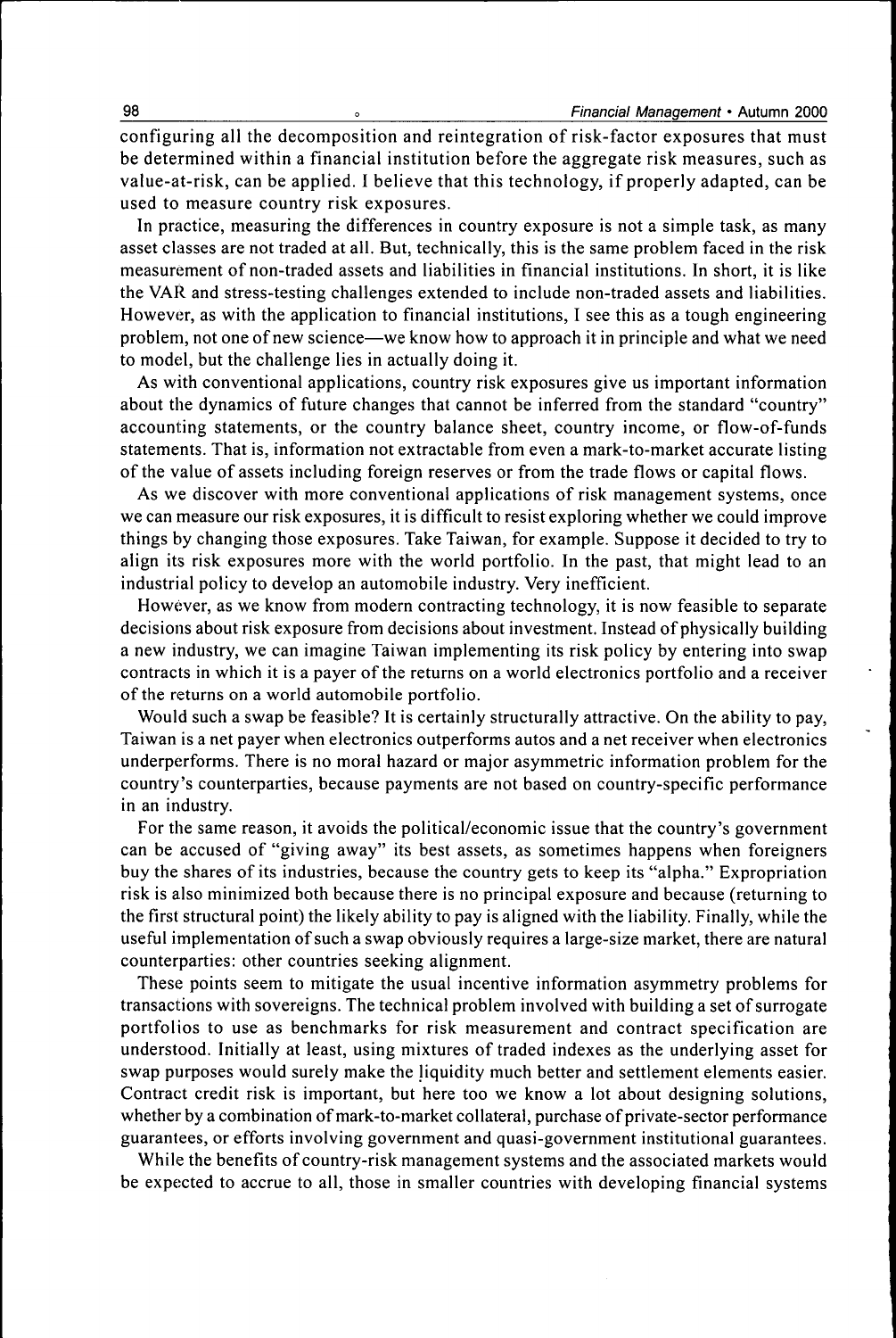have the greater potential to benefit. With more concentrated investment opportunities, they should gain disproportionately from developing global access for capital and, perhaps more importantly, from more efficient allocation of risk.

Moreover, if they design their financial system using the most up-to-date financial technology, these countries can "leapfrog" existing systems in terms of efficiency. And, in so doing, they can dramatically reduce the cost of investment capital and thereby materially increase national wealth.

With the developed countries, Japan in particular, and the emerging ones both making major changes in their financial systems at the same time, this may be an especially opportune time to explore country risk management. It is certainly an opportune time to be a finance professional, engineer, or architect.